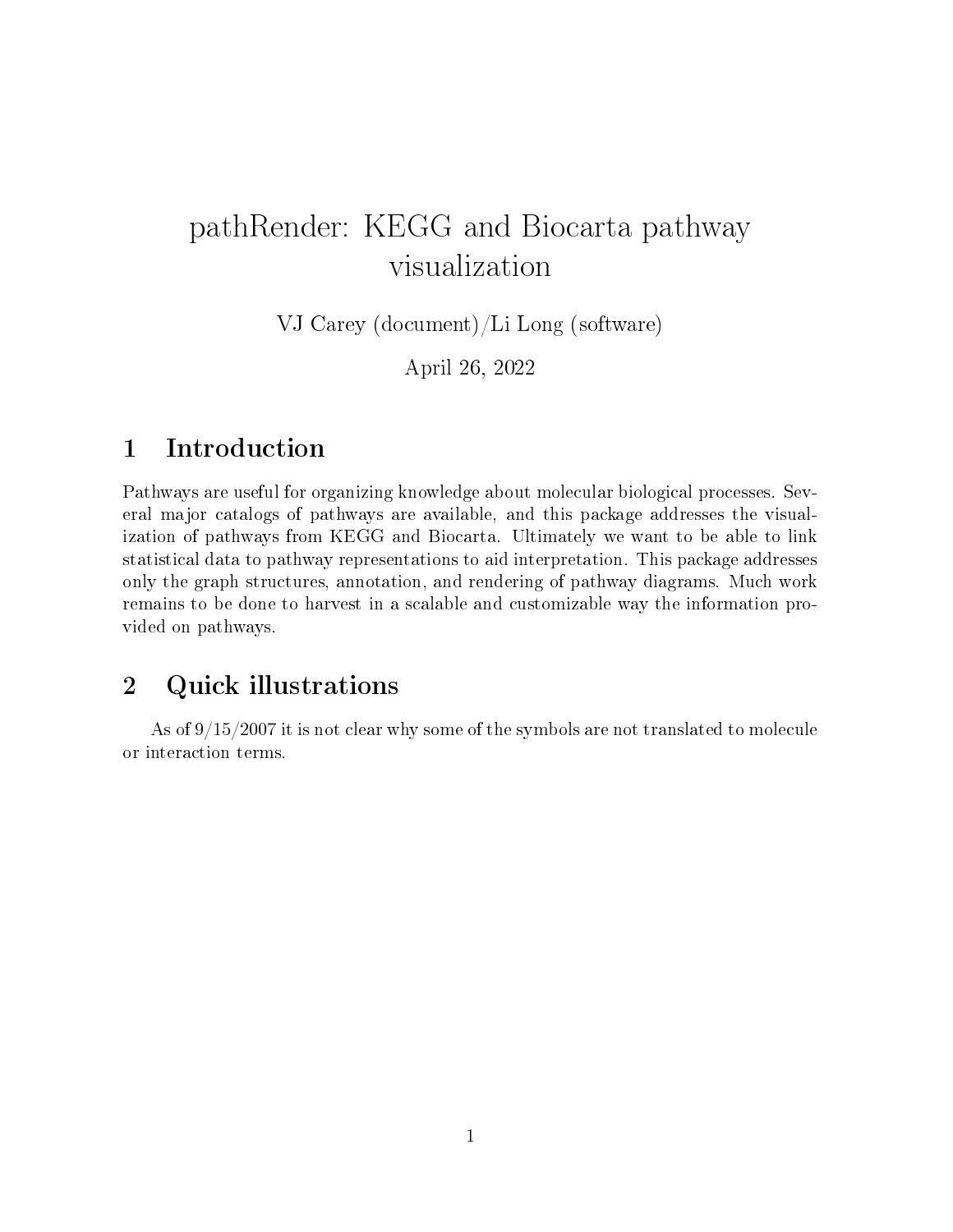```
> library(pathRender)
> plot(G1 <- graphcMAP("p53pathway"))
> G1
```

```
> nodes(G1)[1:5]
```


Figure 1: A rendering of the p53 pathway according to Biocarta.